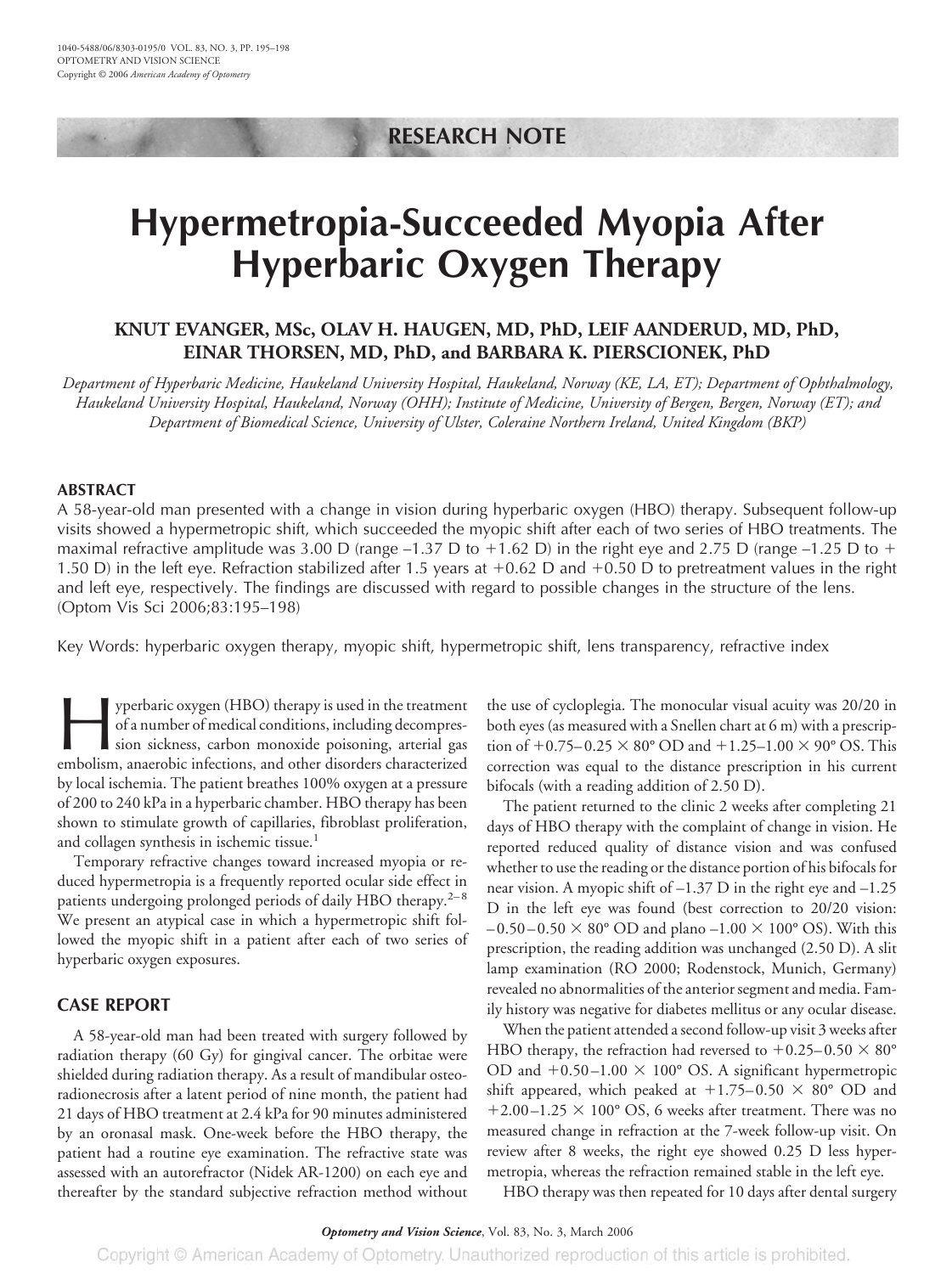and resulted in a myopic shift, which was largest at the second follow-up examination 2 weeks after repeated HBO therapy. The prescription at this time was  $+0.75-0.50 \times 70^{\circ}$  OD and  $+1.25 1.00 \times 105^{\circ}$  OS. The refractive state recessed within the range of pretreatment values and remained stable in both eyes on review 1 week later. A change toward hypermetropia reoccurred at the 4-week visit, which proceeded to a maximal hypermetropic shift of  $+1.62$  D in the right eye and  $+1.50$  D in the left eye by 11 weeks after treatment (+2.50–0.50  $\times$  75° OD and +2.75–1.00  $\times$  100° OS).

Subsequent follow-up examinations showed a slow decrease in hypermetropia, which after 78 weeks (1.5 years) leveled out at  $+0.62$  D and  $+0.50$  D to pretreatment values in the right and left eye, respectively  $(+1.50-0.50 \times 80^{\circ} \text{ OD}$  and  $+1.75-1.00 \times 90^{\circ}$ OS). At every visit, the best-corrected visual acuity reached 20/20 in both eyes. All the measurements were performed by a single investigator (the first author) with no review of the test data before the retest was performed. A standard end point of maximum plus for best visual acuity was used.

The results obtained by the monocular subjective refraction method (the fogging technique) and by the objective refraction (autorefractor) were converted to spherical equivalents for refractive change comparisons. The autorefractor measurements showed consistently more positive or less negative refractive values compared with the subjective refraction and these biases were statistically significant. The mean differences in spherical equivalents were  $+0.30$  D  $\pm$  0.16 D (p = 0.000) in the right eye and  $+0.36$  $D \pm 0.15$  D (p = 0.000) in the left eye. Paired samples comparisons between objective and subjective measurements revealed high correlations, 0.977 in the right eye and 0.975 in the left eye. Subjective refraction was chosen as the standard of comparison, and the refractive changes fitted to a time scale in Figure 1 show significant myopic and hypermetropic shifts ( $\geq$ 0.50 D) after both series of HBO treatments.

In 19 (95%) of 20 follow-up examinations, the refractive changes occurred bilaterally within the margin of  $\leq 0.25$  D between the right and left eye. The largest difference of 0.37 D was revealed as one temporary exception only. Changes in refraction were mainly found in the spherical part of the ametropia, and there were no measured variations in total astigmatism (cylinder power) larger than 0.25 D. The cylinder axis varied within 70° to 90° in the right eye and within 90° to 110° in the left eye.

At its most myopic and hypermetropic state, the keratometry values (C-BES; Rodenstock) averaged 7.57 to 7.60 mm in corneal curvature radius in the right eye and 7.50 to 7.52 mm in the left eye. The ocular tension measurements (Xpert; Reichert, Buffalo, USA) were all within 11 to 12 mm Hg. Examination by the slit lamp through dilated pupils (Mydriacyl 1%) revealed no change in crystalline lens transparency and fundus appearance. The patient passed the Farnsworth D-15 color vision testing in both eyes. When the patient was called on for a routine visit after 4 years, the refraction had barely altered from the value measured 2.5 years earlier. There was only a 0.25 D reduction in hypermetropia in the right eye.

## **DISCUSSION**

A myopic shift is commonly described in HBO-treated patients.2–8 The myopic shift found in this patient was within the range of collated data from other patients treated with a standard HBO therapy protocol.<sup>6</sup> After cessation of the hyperbaric oxygen exposure, the myopic shifts tend to revert to baseline values.<sup>2,4,6</sup> Recently, a temporary hypermetropia  $(+2.00 \text{ D})$  was observed as an initial phenomenon in a single patient who recovered by 8 to 9 weeks after completed treatment.<sup>9</sup> The patient in our case report showed relatively slow changes in refraction and terminated with a longlasting low-level hypermetropia, which is difficult to explain on an osmotic basis.10



#### Ocular refractive changes after HBO therapy

#### **FIG 1.**

The pattern of refractive changes in a patient who had undergone two sessions of Hyperbaric Oxygen (HBO) therapy plotted against time in weeks. Negative values indicate progression towards myopia; positive values indicate progression toward hypermetropia.

#### *Optometry and Vision Science*, Vol. 83, No. 3, March 2006

Copyright © American Academy of Optometry. Unauthorized reproduction of this article is prohibited.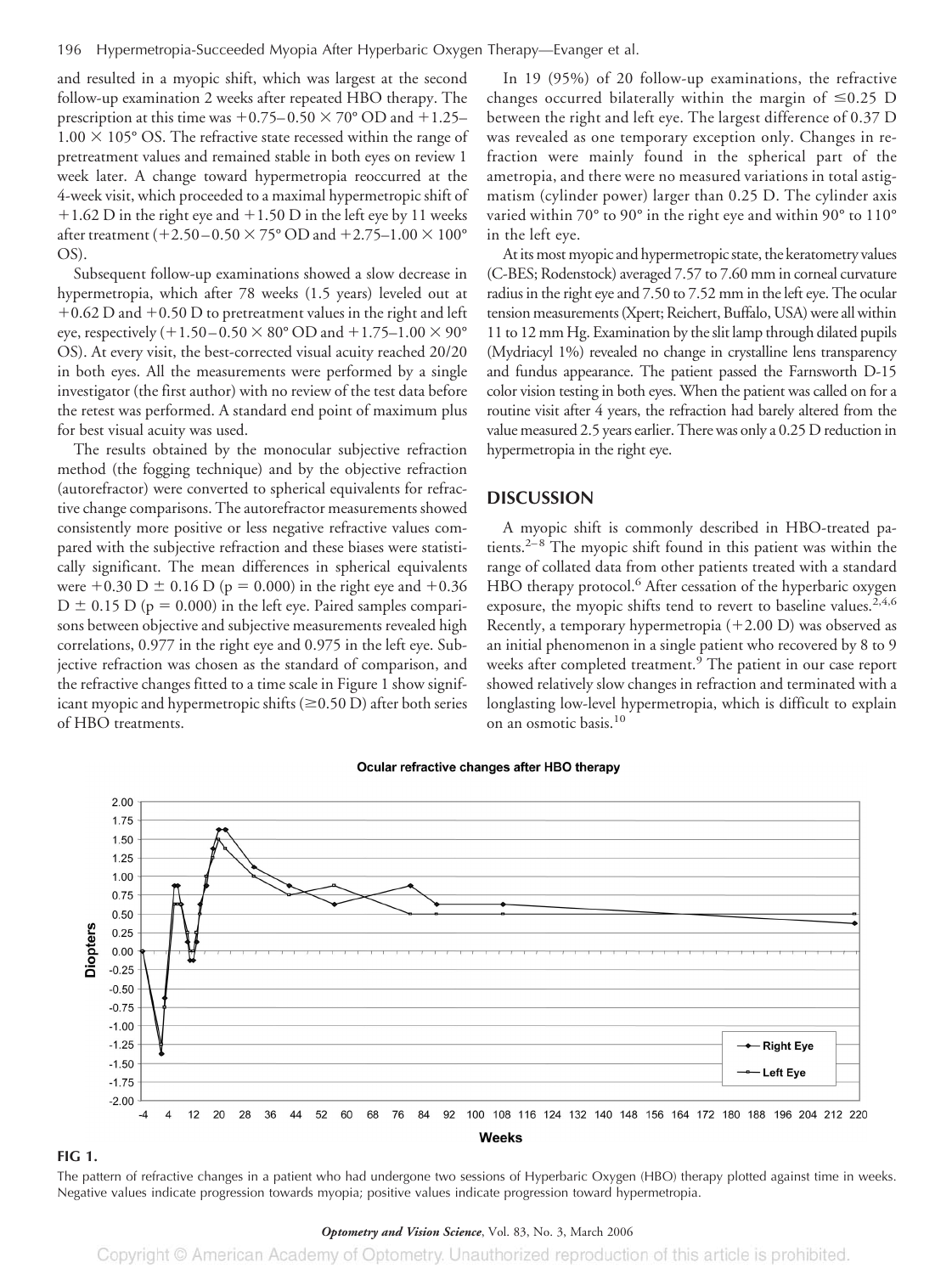Sufficient changes in central corneal power, anterior chamber depth, and axial length of the eye or accommodative tonus have not been found to explain the degree of ocular refractive changes in HBO-treated patients.<sup>2-4,8</sup> Although the exact mechanism remains obscure, the myopic shift has been attributed to refractive index change within the crystalline lens.<sup>4</sup> Ultrasonographic measurements showed no change in total lens thickness.<sup>4</sup>

Oxidative stress has been proposed to cause an aggregation of proteins in the lens nucleus<sup>11,12</sup> with an implication of increased refractive index and a consequent myopic shift. Some support for this notion has been provided from studies on guinea pig lenses: *in vivo* treatment with HBO resulted in a decrease in the watersoluble and an increase in the insoluble protein proportion.<sup>13</sup> However, it should be noted that increases in insoluble protein on extraction may not necessarily represent increased aggregation in the intact lens, because high levels of water-insoluble protein have been found in clear bovine lenses.<sup>14</sup> The relatively high level of insoluble proteins extracted from older lenses is more likely to reflect an age-related increase in aggregation on extraction, because older proteins may be more vulnerable to abrupt changes in their immediate environment.

A manifestation of protein aggregation in the intact lens is opacification or loss of clarity and this has been reported after HBO treatment in human<sup>7</sup> and guinea pig lenses.<sup>13</sup> Recently, a study conducted by Bantseev et al.<sup>15</sup> showed that HBO treatment of guinea pig lenses results in a decrease in sharp focusing of laser rays. This may result in a loss of optical quality but should not necessarily be interpreted as an increase in light scatter if, like in Bantseev et al.'s findings, all rays that are traced through the lens cross the optic axis at some point. Furthermore, results from guinea pig lenses may not reflect the situation in the human lens, because the former contains  $\zeta$ -crystallin, a protein not found in its human counterpart.<sup>16</sup>

If indeed, the refractive changes after HBO treatment are attributable to changes in the lens proteins, it is not clear how this may occur. The total amount of protein in the lens must remain the same so there cannot be any overall reduction or increase in protein concentration. Any change in response to HBO therapy would therefore have to relate to how the proteins and water interact and/or in their respective distributions. This would result in a change in the refractive index within the lens. Whether this change affects the entire lens or is restricted to cortical or nuclear regions is not known. The refractive index in the lens is relatively constant in the nuclear region and manifests as a gradient in the cortex.<sup>17</sup> To contribute to the refractive shifts reported in this study, maximal amplitude of 3.00 D (range  $-1.37$  D to  $+1.62$  D) in the right eye and 2.75 D (range  $-1.25$  D to  $+1.50$  D) in the left eye, the fluctuation in nuclear refractive index would need to be around  $\pm 0.005^{18}$  for nuclear refractive indices of 1.401 to 1.411.<sup>17,19</sup> This would, according to the Gladstone-Dale formula,<sup>20</sup> equate to changes in local protein concentration of around 3 mg. Given that there can be no overall loss or gain of protein but only a redistribution of protein and water in localized regions, these calculated values would be very likely to manifest as opacities by slit lamp examinations.

Because no such reduction in the clarity of the lens nucleus was found, any changes to the structure of the lens were most likely to have occurred in the cortex. A change in cortical refractive index would not require an overall increase or decrease in magnitude, but only very slight changes in the gradient sufficient to alter the refractive power to a measurable degree. $21$ 

The underlying causes for the refractive changes reported in this study are not clear, and it is not possible to reach any conclusions from a single case. The long-term low hyperopic shift may simply be reflecting a progression that would have occurred without HBO therapy, because such changes in presbyopes are not uncommon. However, this is the first reported case in which a hypermetropic shift has immediately succeeded a myopic shift in a patient after each of two series of HBO treatments. Any explanation needs to take into account that significant increases and decreases in ocular refractive power can occur in patients treated with a standard HBO therapy protocol without causing clinically detectable loss of lens transparency or reduction in best-corrected visual acuity.

*Received May 19, 2005; accepted December 6, 2005.*

# **REFERENCES**

- 1. Thom SR, ed. Undersea & Hyperbaric Medical Society. Hyperbaric Oxygen Therapy: A Committee Report. Kensington, MD: Undersea and Hyperbaric Medical Society, 1999.
- 2. Lyne AJ. Ocular effects of hyperbaric oxygen. Trans Ophthalmol Soc UK 1978;98:66–8.
- 3. Anderson B Jr, Farmer JC Jr. Hyperoxic myopia. Trans Am Ophthalmol Soc 1978;76:116–24.
- 4. Ross ME, Yolton DP, Yolton RL, Hyde KD. Myopia associated with hyperbaric oxygen therapy. Optom Vis Sci 1996;73:487–94.
- 5. Fledelius HC, Jansen EC, Thorn J. Refractive change during hyperbaric oxygen therapy. A clinical trial including ultrasound oculometry. Acta Ophthalmol Scand 2002;80:188–90.
- 6. Evanger K, Haugen OH, Irgens Å, Aanderud L, Thorsen E. Ocular refractive changes in patients receiving hyperbaric oxygen administered by oronasal mask or hood. Acta Ophthalmol Scand 2004;82: 449–53.
- 7. Palmquist BM, Philipson BO, Barr PO. Nuclear cataract and myopia during hyperbaric oxygen therapy. Br J Ophthalmol 1984; 68:113–7.
- 8. Anderson B Jr, Shelton DL. Axial length in hyperoxic myopia. In: Bove AA, Bachrach AJ, Greenbaum LJ, eds. Underwater and Hyperbaric Physiology IX: Proceedings of the Ninth International Symposium on Underwater and Hyperbaric Physiology. Bethesda, MD: Undersea and Hyperbaric Medical Society, 1987:607–11.
- 9. Fledelius HC, Jansen EC. Hypermetropic refractive change after hyperbaric oxygen therapy. Acta Ophthalmol Scand 2004;82:313–4.
- 10. Eva PR, Pascoe PT, Vaughan DG. Refractive change in hyperglycaemia: hyperopia, not myopia. Br J Ophthalmol 1982;66: 500–5.
- 11. Spector A. The search for a solution to senile cataracts. Proctor lecture. Invest Ophthalmol Vis Sci 1984;25:130–46.
- 12. Bron AJ, Brown NAP. Lens structure and forms of cataract. Top Aging Res Eur 1986;6:3–11.
- 13. Giblin FJ, Padgaonkar VA, Leverenz VR, Lin LR, Lou MF, Unakar NJ, Dang L, Dickerson JE Jr, Reddy VN. Nuclear light scattering, disulfide formation and membrane damage in lenses of older guinea pigs treated with hyperbaric oxygen. Exp Eye Res 1995;60:219–35.
- 14. Pierscionek B, Augusteyn RC. Protein distribution patterns in concentric layers from single bovine lenses: changes with development and ageing. Curr Eye Res 1988;7:11–23.